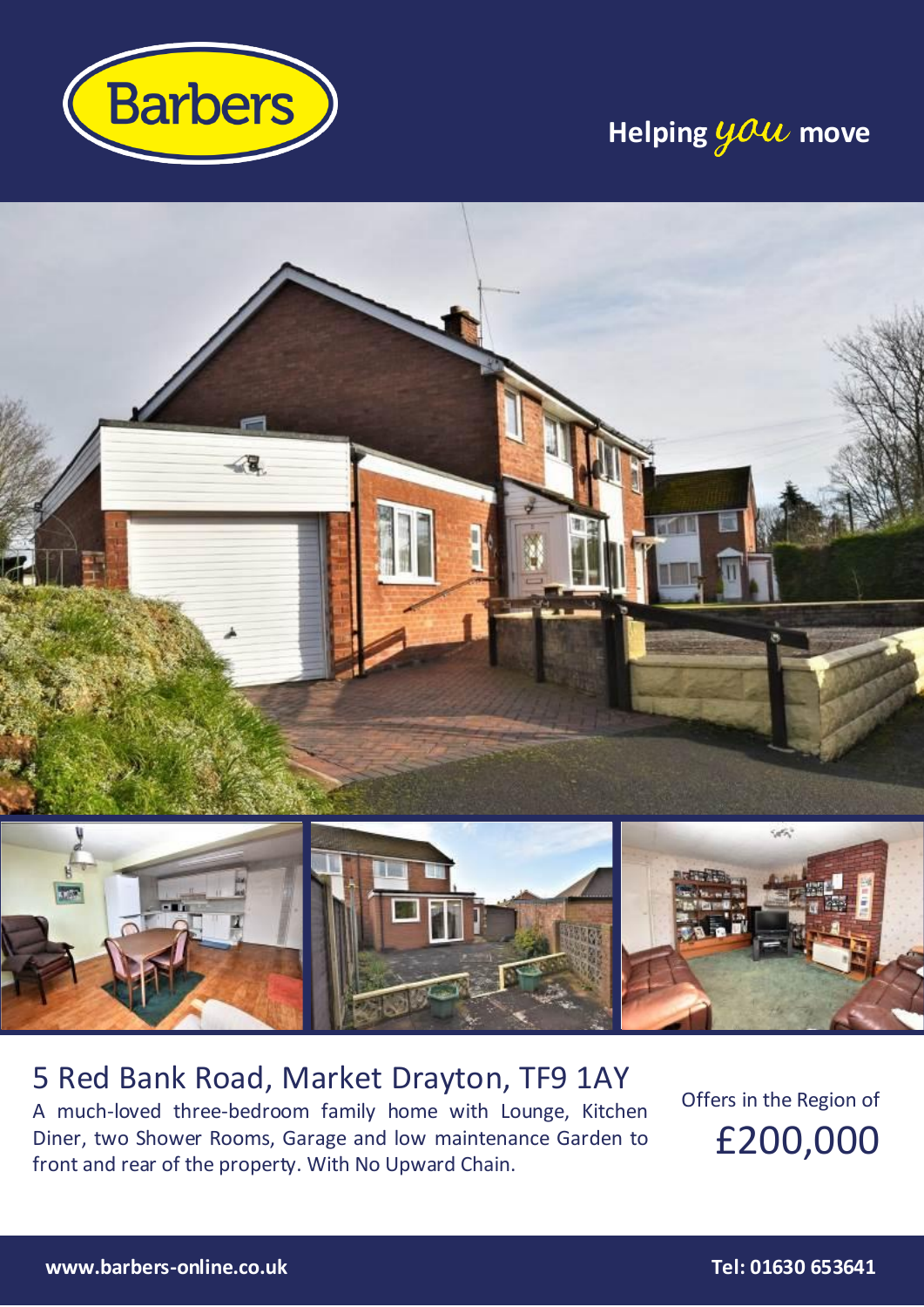### 5 Red Bank Road Market Drayton, TF9 1AY **Helping you move**

#### **Overview**

- Three Bedroom Semi-Detached Family Home
- Very Popular Location
- Lounge, Dining Kitchen
- Ground Floor Shower Room
- Two Double and one Single Bedroom
- Second Shower Room
- Low-Maintenance Front & Rear Gardens
- Garage with Workshop/potential Home Office
- EPC Rating E



#### **Brief Description**

A wide, paved frontage leads to the front entrance porch - which opens to the hallway. To your left is the ground floor shower room and to your right is the lounge leading to the spacious kitchen diner with double sliding doors out to the rear garden. To the first floor are two double and one single bedrooms and the family shower room with double walk-in shower.

The garage is a really good size and off it is a workshop with light and power and a door to the rear garden - this useful space could be kept as a workshop or be turned into an excellent home office. In front of the garage is the parking area and a low maintenance front garden - with a path leading round the side of the property to the endosed, paved, rear garden with large garden shed.

#### **Location**

Market Drayton is a popular North

Recorded in the Domesday Book, in 1245 King Henry III granted a charter for

through the town and Market Drayton offers a wide variety of amenities such  $\blacksquare$ as schools, specialist and high street shops, supermarkets and health and **11.63ml x 1.63ml x 1.63ml x 1.63ml x 1.63ml x 1.63ml x 1.63ml x 1.63ml x 1.6** leisure facilities. The larger centres of Newcastle-under-Lyme, Stoke-on-Trent, Crewe, Stafford, Telford and Shrewsbury are all within commuting distance. The Shropshire Union Canal runs



BEDROOM THREE 11' 08" 11" (3.56% 1.8m)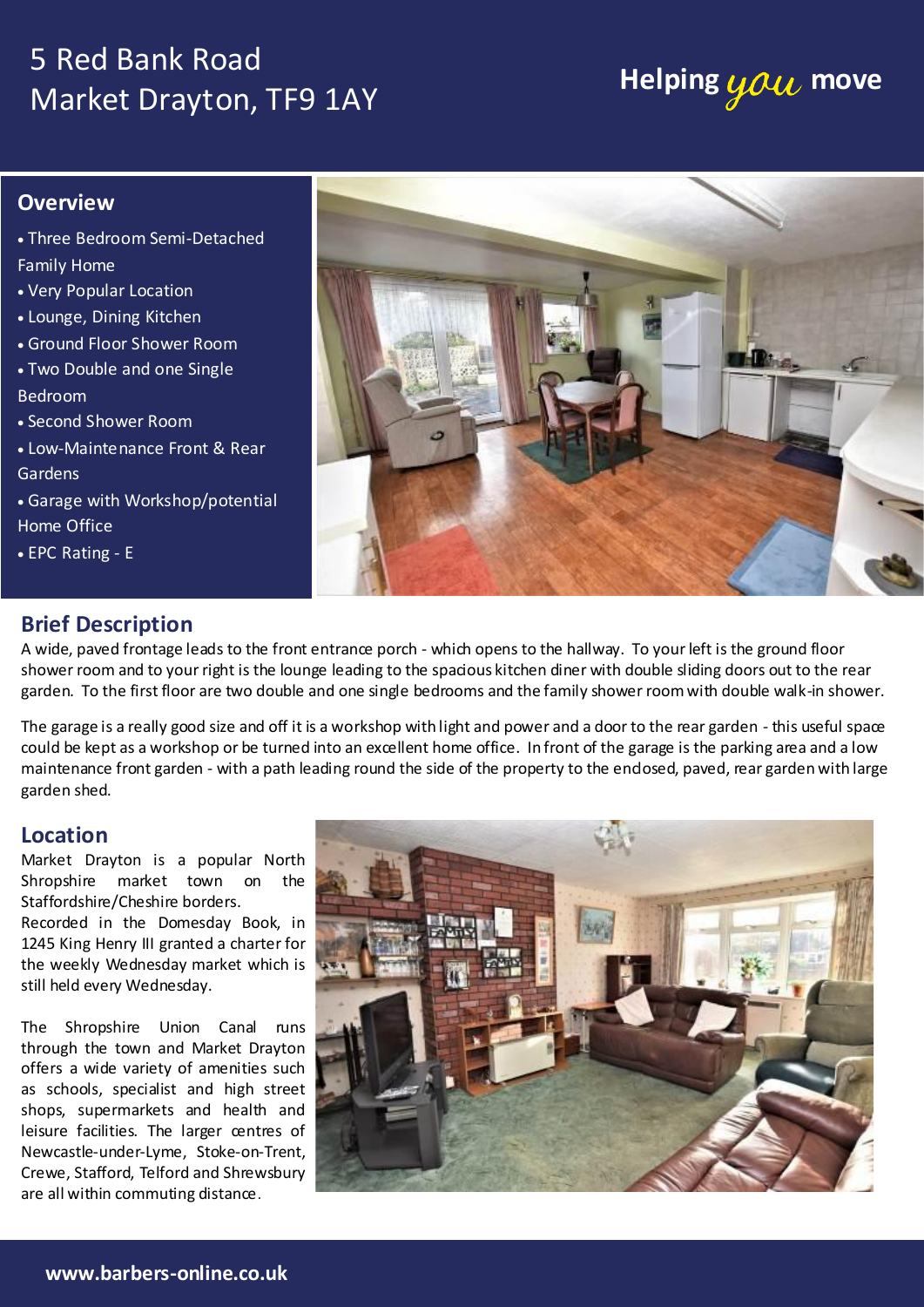## **Your Local Property Experts 01630 653641**



#### **Useful Information**

**TO VIEW THIS PROPERTY:** Please contact our Market Drayton Office on 01630 653641 or Email to:

[marketdrayton@barbers-online.co.uk](mailto:marketdrayton@barbers-online.co.uk)

**SERVICES:** We are advised that mains electricity, water and drainage are available, with electric storage heaters. Barbers have not tested any apparatus, equipment, fittings etc., or services to this property so cannot confirm that they are in working order or fit for the purpose. A buyer is recommended to obtain confirmation from their Surveyor or Solicitor.

**LOCAL AUTHORITY:** Shropshire Council, Shrewsbury, SY2 6ND. Tel: 0345 678 9002







**DIRECTIONS:** From our Market Drayton office, head south on Maer Lane, left at the mini-roundabout by Nagington's Garage and right at the next mini-roundabout onto Frogmore Road. At mini-roundabout, bear right onto Shrewsbury Road and then bear left on Salisbury Road - at the T-Junction, bear left and the property is on your left and can be identified by our For Sale sign.

**PROPERTY INFORMATION:** We believe this information to be accurate, but it cannot be guaranteed. The fixtures, fittings, appliances and mains services have not been tested. If there is any point which is of particular importance, please obtain professional confirmation. All measurements quoted are approximate. These particulars do not constitute a contract or part of a contract.

**AML REGULATIONS:** To ensure compliance with the latest Anti Money Laundering Regulations all intending purchasers must produce identification documents prior to the issue of sale confirmation. To avoid delays in the buying process please provide the required documents as soon as possible.